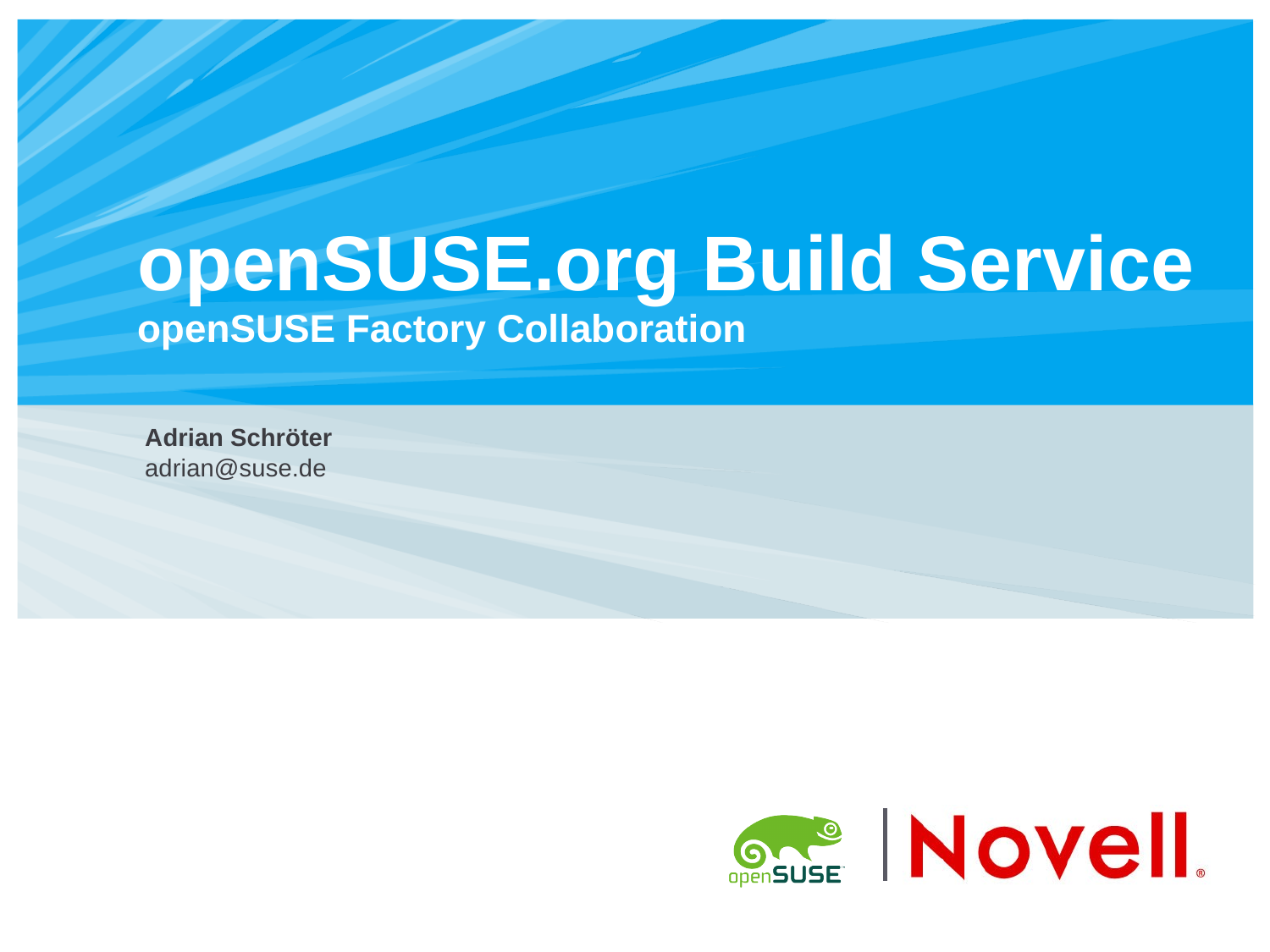

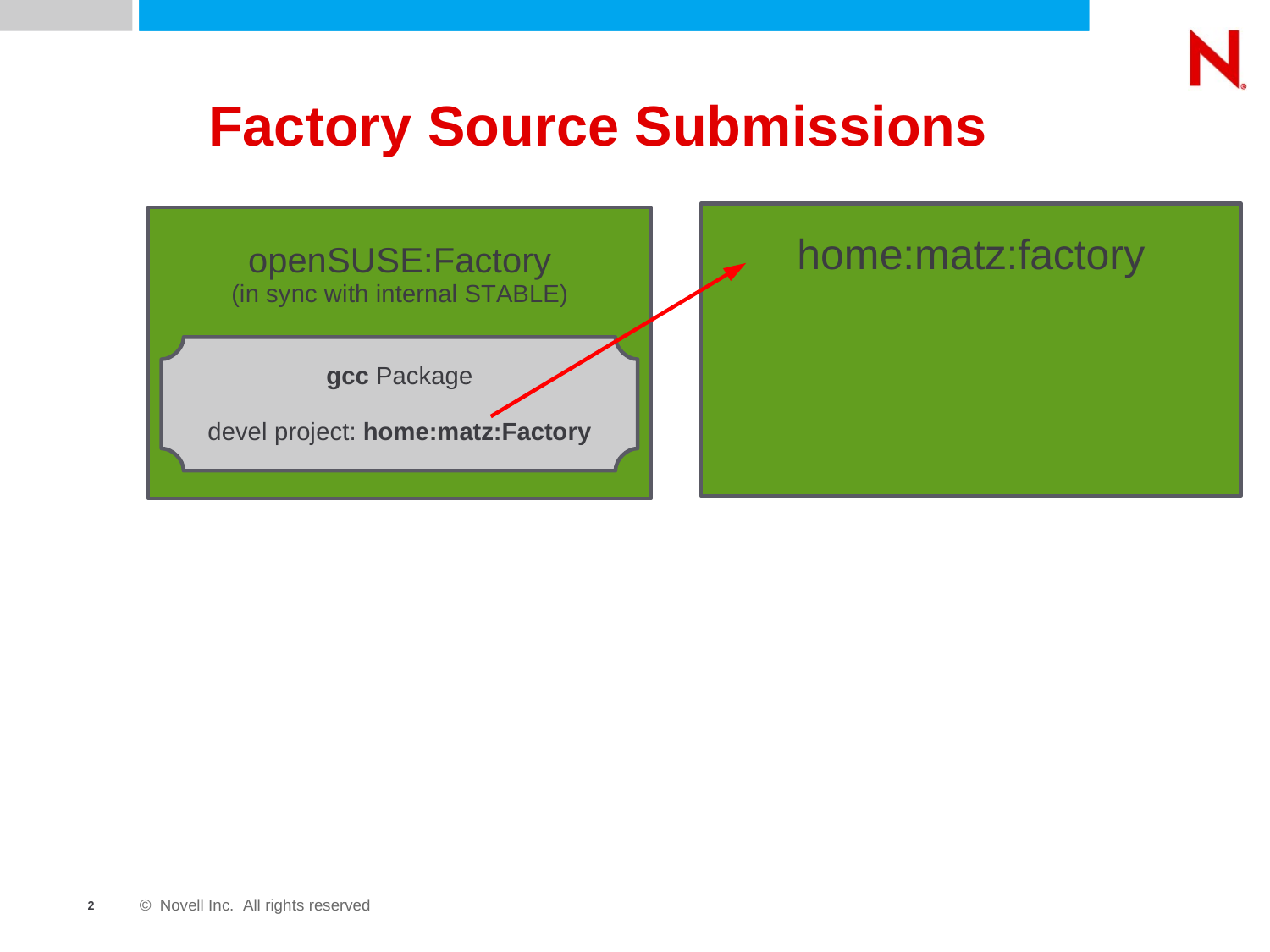

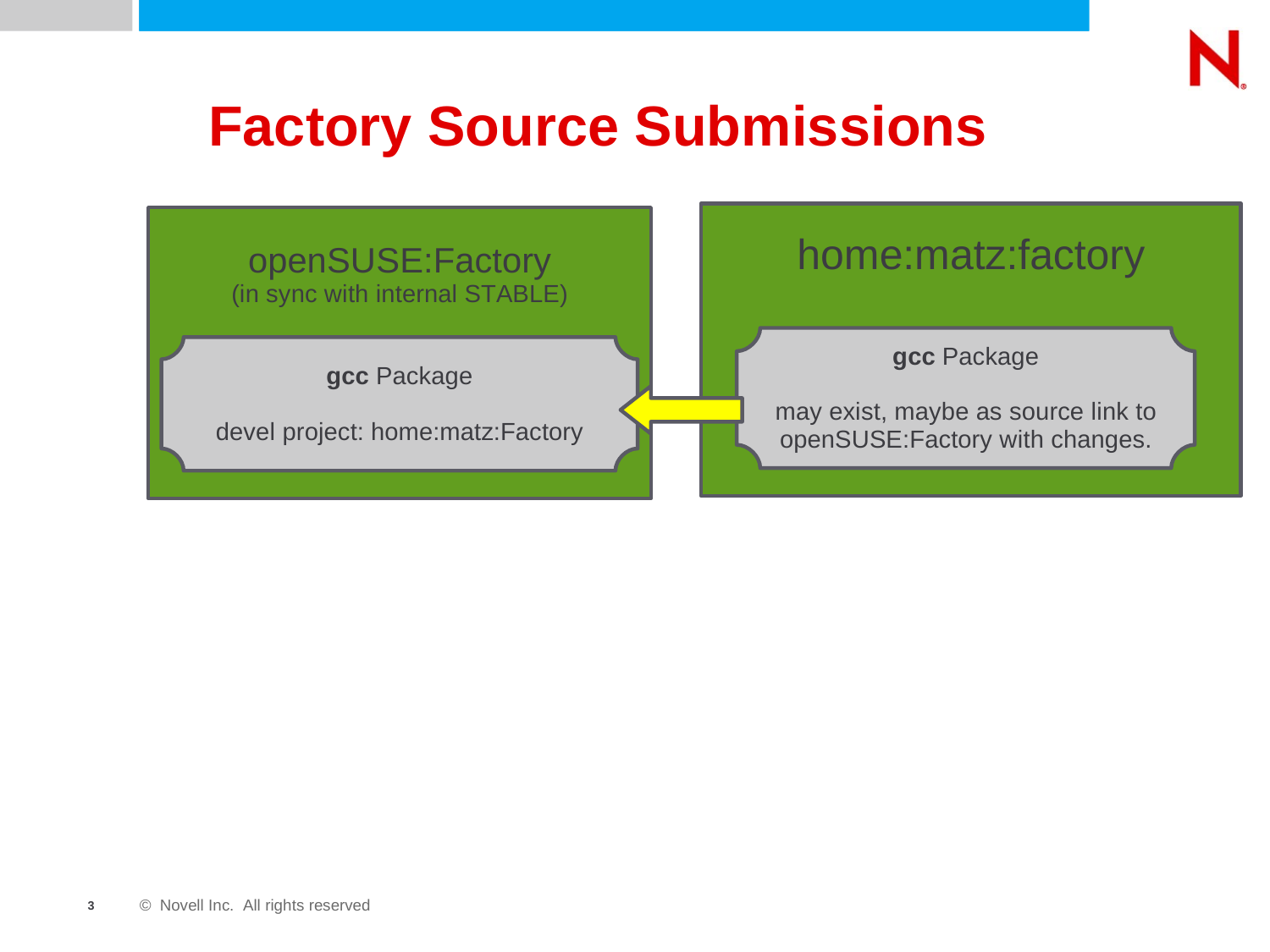

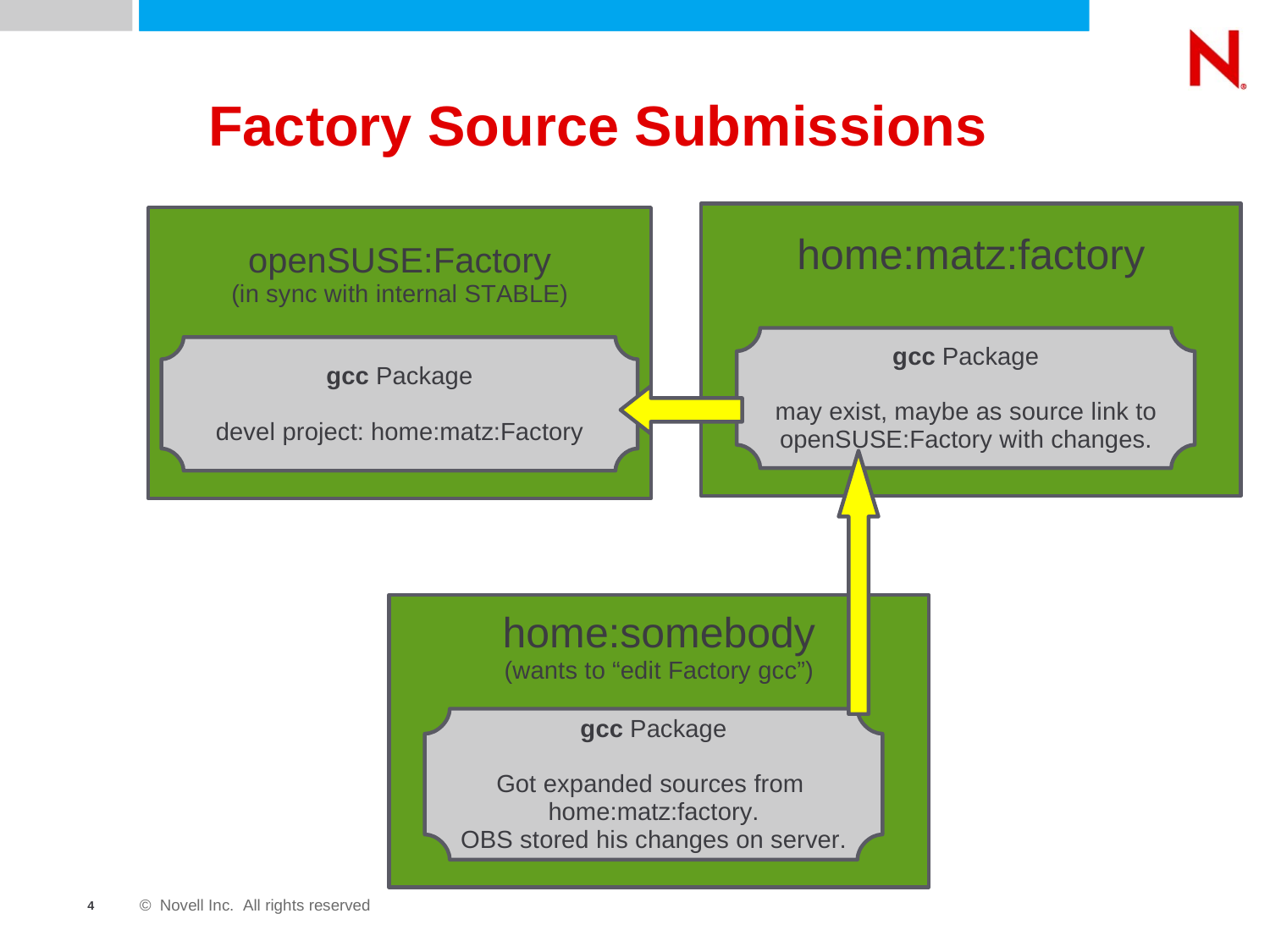

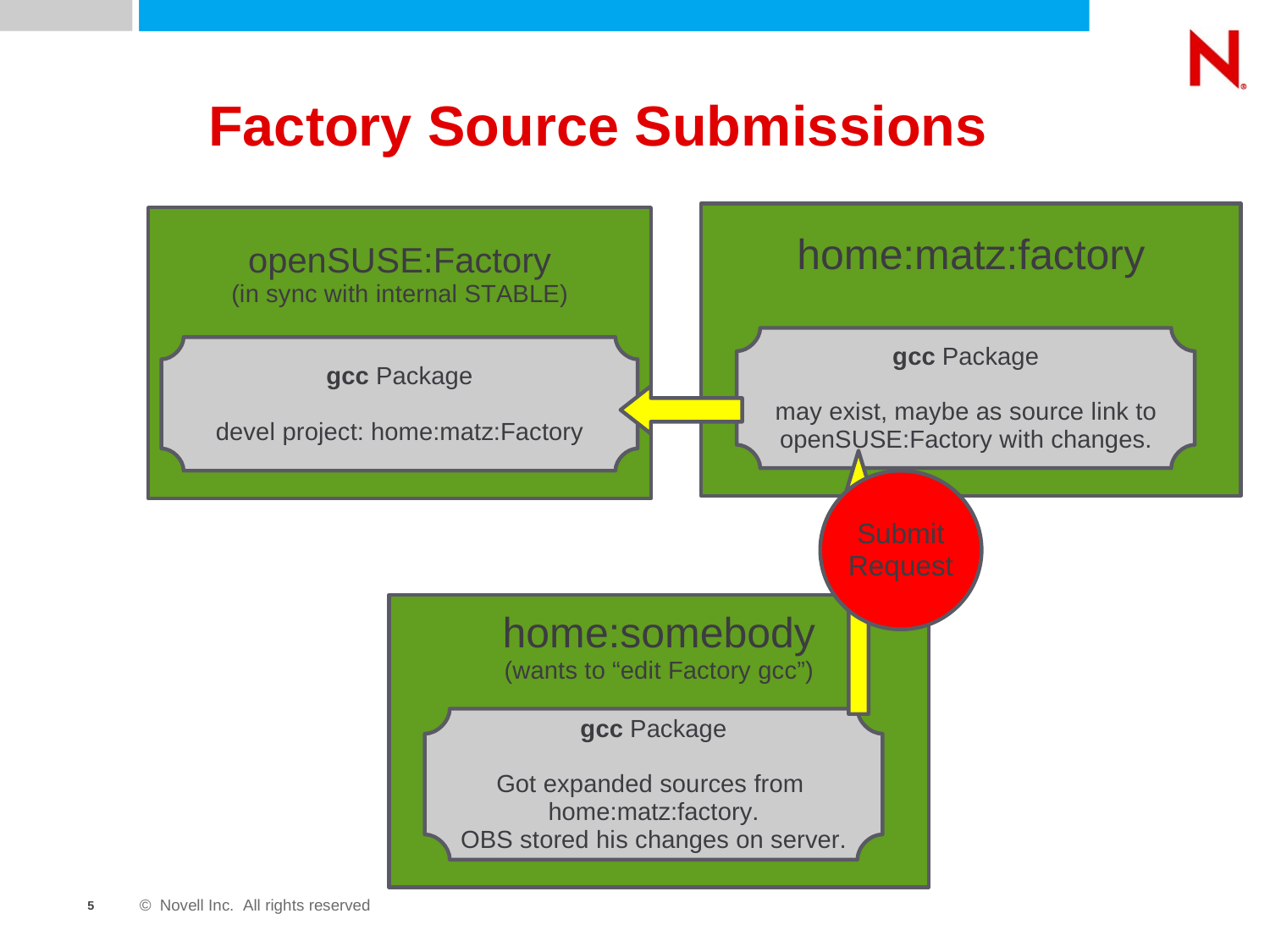



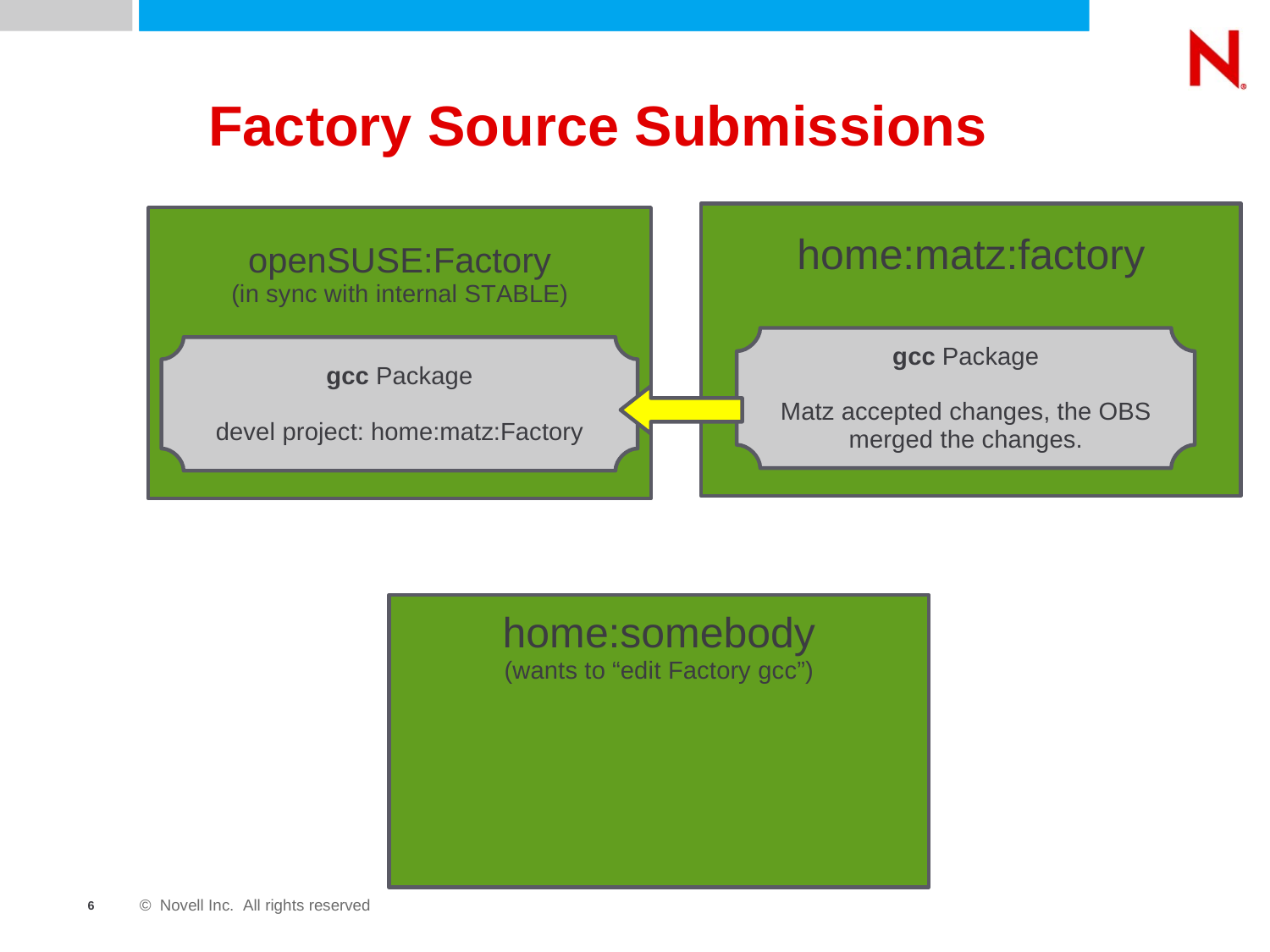



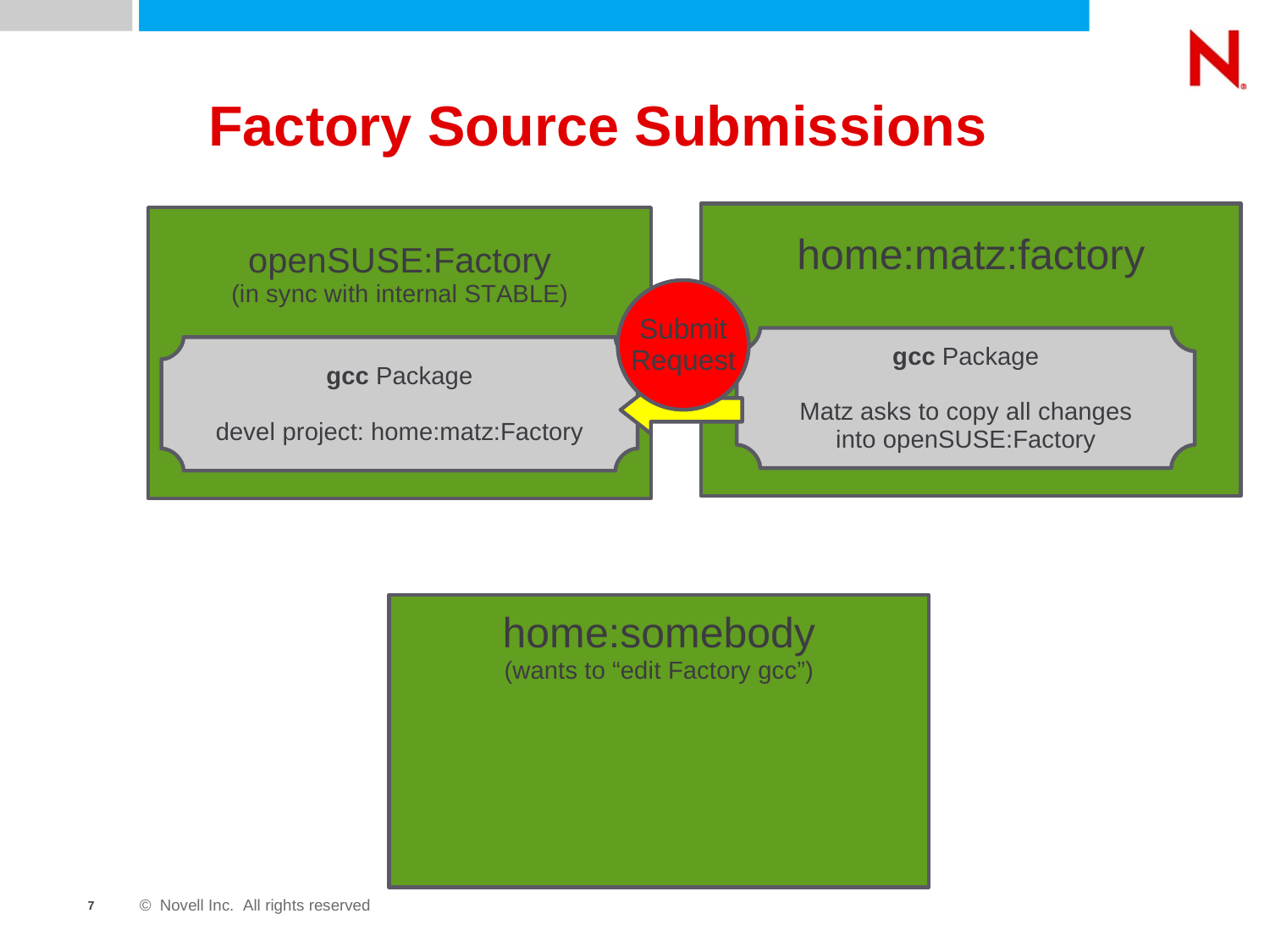

# **Submission Request Changes**

- •Submissions can come via the OBS instead via bugzilla only
- •We can see build success or failure before check-in
- •Extended responsibility for the contributor until acceptance of changes
- •No more blocking of packages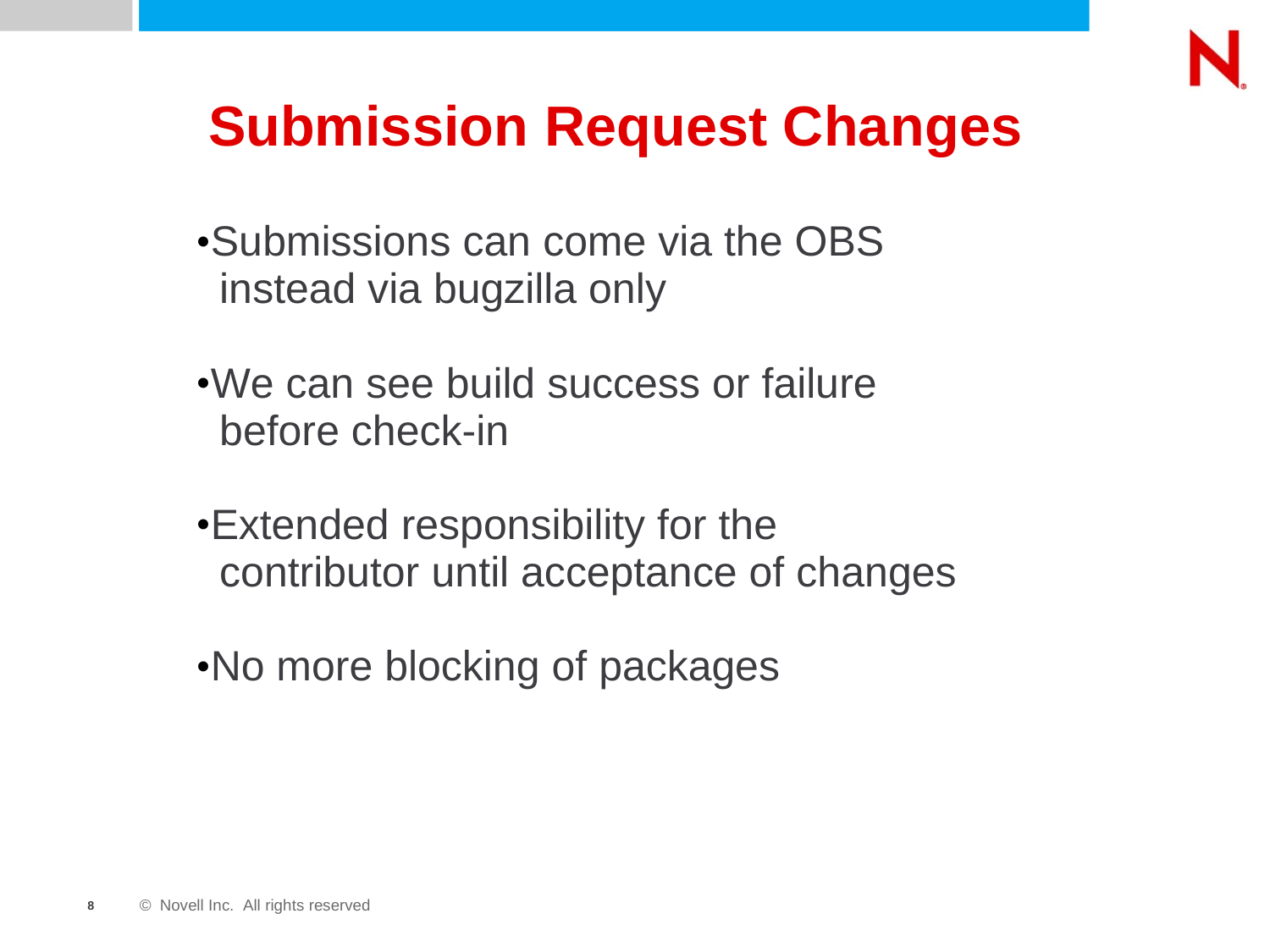

# **Next steps**

•We prepare "best practice" examples and Documentation during "1.0" development.

http://en.opensuse.org/Build\_Service/Collaboration

- •Feedback esp. from packager teams is explicitly welcome!
- •@everybody: Create your home account and play with the build service, esp. with the command line client **osc**.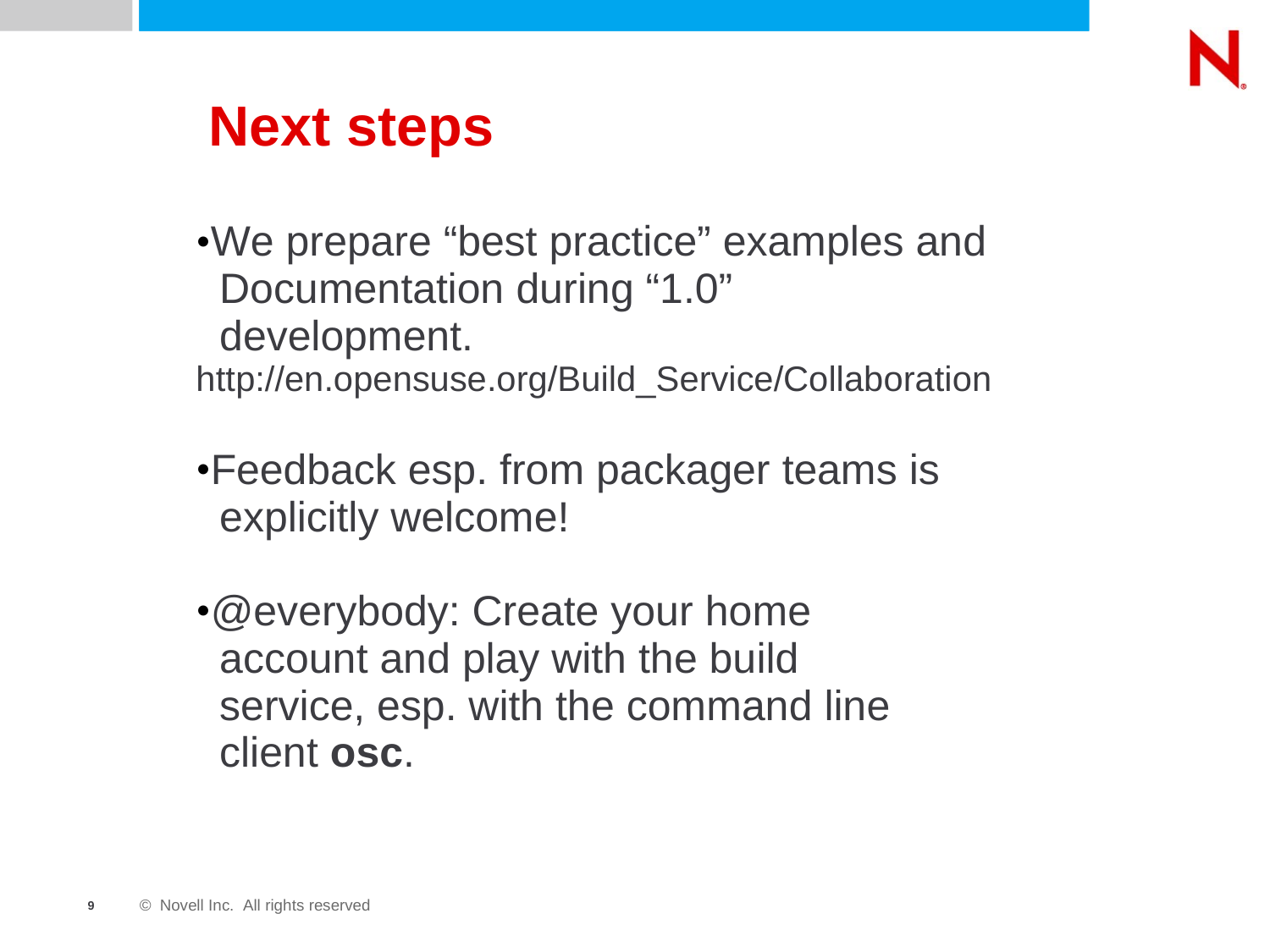